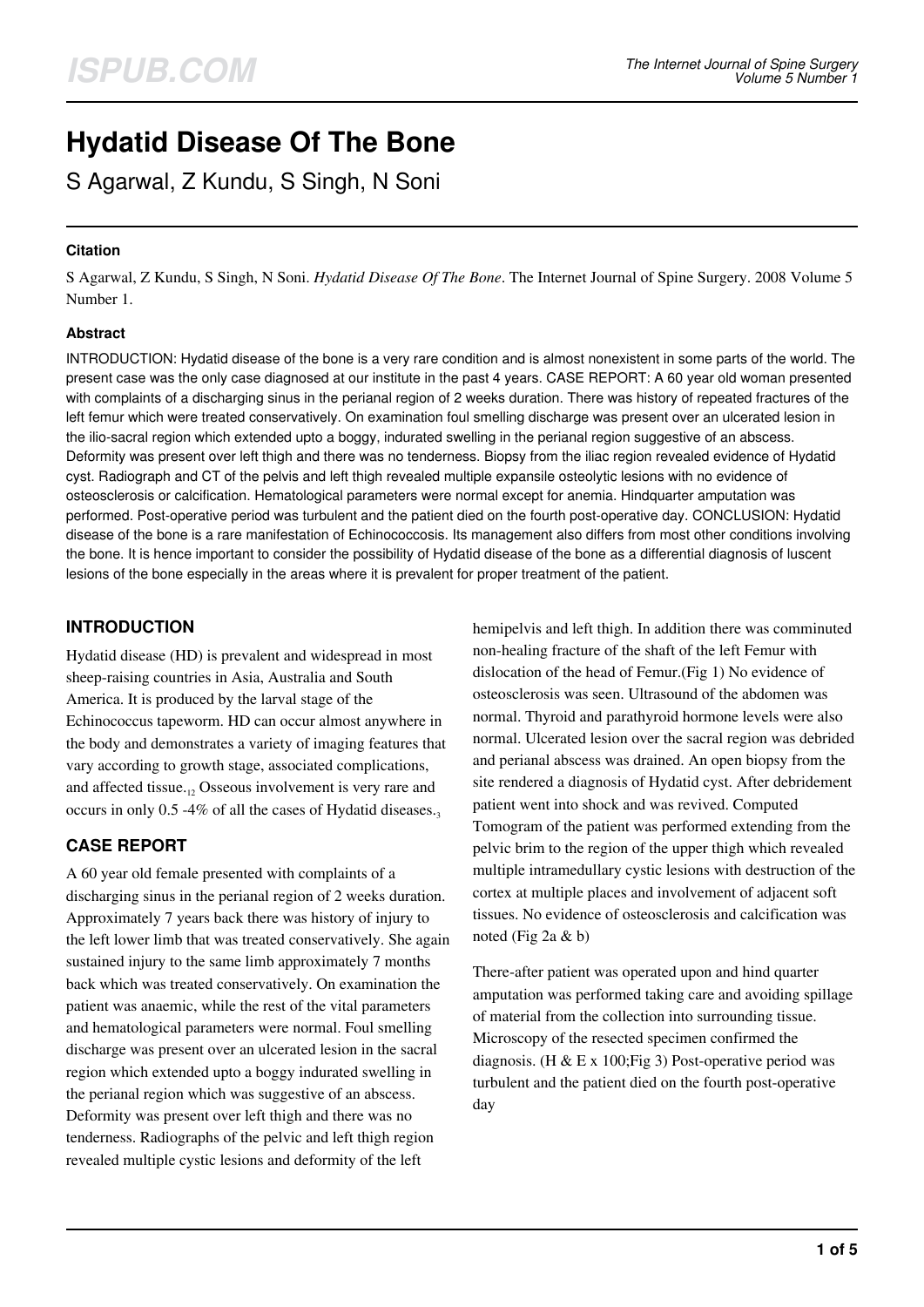# **Figure 1**

Figure 1: Radiograph of the Pelvis and both femurs reveals multiple expansile osteolytic lesions involving the left hemipelvis and left femur. No osteosclerosis noted. In addition there was nonunited comminuted fracture of the shaft of left Femur. Dislocation of the left femoral head is also seen.



# **Figure 2**

Figure 2a: Axial CT section at the level of acetabular roof confirms the findings of radiograph.



# **Figure 3**

Figure 2b: Sagittal reconstruction of the axial CT images showing the same findings



# **Figure 4**

Figure 3: Microscopic section from the perianal region reveals hydatid cyst with the wall composed of ectocyst with germinative layer & blood capsule (H& E,100X)



# **DISCUSSION**

Hydatid disease of the bone is a very rare condition and is almost non-existent in some parts of the world. The present case was the only case diagnosed at our institute in the past 4 years. Sapkas GS et al (1998) 4 reported a series of 8 cases which were treated at their institute over a period of 11 years. While Rong SH et  $al<sub>5</sub>$  (1985) reported a series of 20 patients over 23 years. Thomas JD (1884) collected twentyeight examples, mostly from isolated reports in the literature.<sub>6</sub> The most detailed account of hydatid disease of bone is that of Ivanissevich (1934) who published a review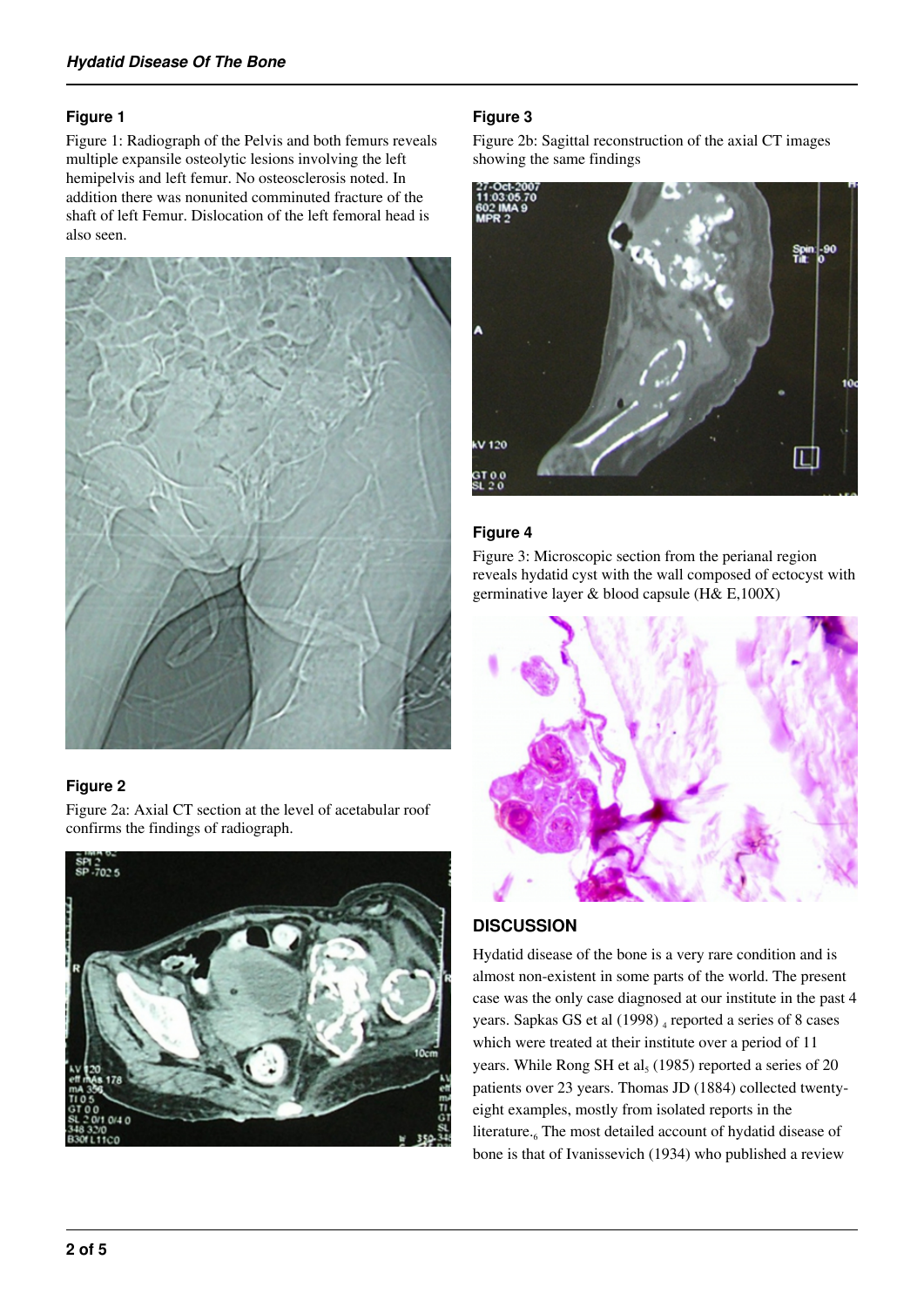of the subject and described forty-seven cases. $<sub>7</sub>$ </sub>

In humans, hydatid disease involves the liver in approximately 75% of cases, the lung in 15%, and other anatomic locations in  $10\%$ .<sub>8</sub> The frequency of osseous involvement in hydatid disease is  $0.5\%$ –4 $\%$  3 It is most commonly seen in the spine and pelvis, followed by the femur, tibia, humerus, skull, and ribs.<sub>38</sub>

Osseous foci may be manifested as pain and deformity, particularly in 30-60 years old age group. Hydatid disease of bone is rarely seen in childhood.<sub>2</sub> The hydatid cyst lie dormant in the bone for as long as 40 years and most skeletal hydatid cyst cases have been adults.<sub>1</sub> Skeletal cystic echinococcosis lesion may be single or multiple.9As Hydatid disease of bone remains asymptomatic over a long period, it is usually detected after a pathological fracture or secondary infection or following the onset of comperessive myelopathy in cases of vertebral lesions. $_{10}$ 

The initial location of the lesion in long bones is metaphyseal or epiphyseal, later extending to the diaphysis.<sub>1112</sub> In bone involvement, pericyst formation does not occur, thereby allowing aggressive proliferation in an irregular branching fashion along the line of least resistance, especially the bone canals.<sub>39</sub> The parasite replaces the osseous tissue between trabeculae due to the slow growth of multiple vesicles. With time, the parasite reaches and destroys the cortex, with subsequent spread of the disease to surrounding tissues.<sub>389</sub> Extraosseous cysts may calcify, whereas intraosseous disease rarely demonstrates calcification.<sub>9</sub> The findings in our case were very similar.

Spinal hydatid disease, the most common form of bone involvement, is usually difficult to distinguish from tuberculous spondylitis or chronic osteomyelitis. Some imaging characteristics have been described as typical of spinal hydatid disease. These include lack of osteoporosis and sclerosis in host bone; absence of damage to the disk spaces and vertebral bodies and spread of the disease via a subperiosteal and subligamentous path 3913; paraspinal extension; and, particularly, involvement of a contiguous  $rib_{13}$  Although CT allows precise assessment of osseous lesions and clearly depicts hydatid cyst calcification, MR imaging is superior in demonstrating involvement of neural structures.

The most common radiological manifestation of skeletal hydatid disease is a lucent expansile lesion with cortical thining.<sub>2</sub>The differential diagnosis of skeletal cystic

echinococcosis includes other infectious lesions, like tuberculosis, fibrous dysplasia, tumors (simple bone cyst, aneurismal bone cyst, plasmocytoma, osteosarcoma, chondorsarcoma, chondromyxoid fibroma, lymphoma, giant cell tumors, brown tumor, metastases, etc.). $_{12}$ 

Radiologic and serologic findings can generally help establish the diagnosis of HD, but an HC in an unusual location with atypical imaging findings may complicate the differential diagnosis. Accurate diagnosis may be aided in some persons by eosinophilia (25 to 35% of cases) and positive result of complement fixation tests, intradermal injection of hydatid fluid (casoni test), and indirect hemagglutination tests. $_{12}$ 

The diagnosis is difficult since daughter cysts, calcification, and germinal membrane detachment, typical manifestations of cystic achinococcosis in parenchymal organs, are not usually observed in skeletal hydatid cysts. The definitive diagnosis can usually be made by histopathological examination. $_{114}$ 

Surgery is the treatment of choice for hydatid bone lesions. Many authors have advocated wide resection of the involved bone along with surrounding soft tissues as the only definitive treatment of the condition. $\mathbf{u}_1$  with or without chemotherapy using albendazole or mebendazole. Natrajan et al<sub>15</sub> emphasized on the need for complete surgical extirpation of the cyst.

# **CONCLUSION**

Hydatid disease of the bone is a rare manifestation of Echinococcosis. Its management also differs from most other conditions involving the bone. It is hence important to consider the possibility of Hydatid disease of the bone as a differential diagnosis of luscent lesions of the bone especially in the areas where it is prevalent; so as to render proper treatment to the patient.

# **CORRESPONDENCE TO**

Dr. Shalini Agarwal Wardens Residence Girl's Hostel, Pt. BD Sharma, PGIMS Rohtak, Haryana-124001 (India) Mobile: 91-9355622099 91-9896840382 Email: agarwalsdr@gmail.com agar\_shalini@yahoo.com

## **References**

1. Merkle E, Schulte M, Vogel T. Musculoskeletal involvement in cystic echinococcosis. Report of eight cases and review of literature. 1997; 168: 1531. 2. Tüzün M, Hekimolu B. Various Location of cystic and alveolar hydatid disease: CT appearances. J comput Assist Tomogr. 2001; 25:81-7.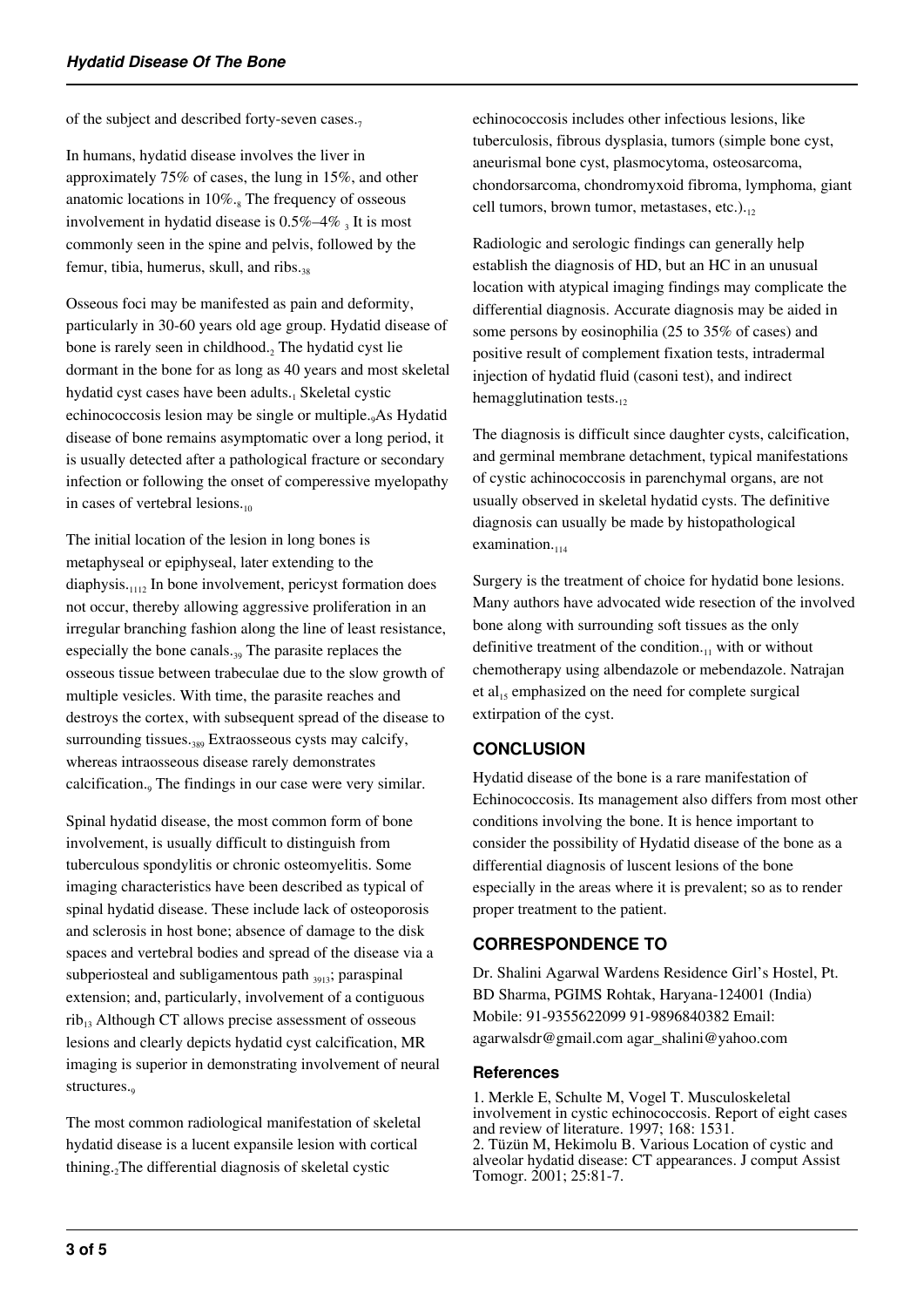3. Torricelli P, Martinelli C, Biagini R, Ruggieri P, De Cristofaro R. Radiographic and computed tomographic findings in hydatid disease of bone. Skeletal Radiol 1990; 19:435-9.

4. Sapkas SG, Stathakopoulos DP, Bibis GC, Tsarouchas JK. Hydatid disease of bones and joints. Acta Orthop Scand 1998;69: 89-94.

5. Rong SH, Nie ZQ. Hydatid disease of bone. Clin Radiology. 1985; 36: 301-5

6. Thomas JD. Hydatid disease. Adelaide : E Spiller ; 1884 : 47-9.

7. Ivanissevich O. Hidatidosis osea [ in Spanish]. Buenos Aires: Amorrortu ; 1934 : 16-8.

8. King CH. Cestodes (tapeworms) In: Mandell GL, Bennett JE, Dolin R. Principles and practice of infectious diseases. 4th ed. New York, NY: Churchill Livingstone, 1995; 2544-53.

9. Ögüt AG, Kanberoglu K, Altug A, Cokyüksel O. CT and MRI in hydatid disease of cervical vertebrae. Neuroradiology 1992; 34:430-432.

10. Morris B, Madiwale C, Gary A, Chavhan G. Case report: Hydatid disease of bone. Australasian Radiology. 2002 Dec;  $46(4): 431.$ 

11. Zlitni M, Ezzaouia K, Lebib H, Karray M, Kooli M, Mestiri M. Hydatid cyst of the bone: Diagnosis and treatment. World J Surg 2001; 25: 75-82.

12. Markakis P, Markaki S, Prevedorou D, Bouropoulou V. Echinococcosis of bone: clinico-laboratory findings and differential diagnostic problems. Arch Anat Cytol Pathol 1990; 38: 92-4.

13. Braithwaite PA, Lees RF. Vertebral hydatid disease: radiological assessment. Radiology 1981; 140:763-766. 14. Resnick D. Osteomyelitis, septic arthritis and soft tissue infection. IN: Resnick. Diagnosis of bone and joint disorders: From saunders, 2002: 2510-2626.

15. Natrajan MV, Kumar AK, Sivaseelam A, Lyakutty P, Raja M, Rajagopal TS. Using a custom mega prosthesis to treat hydatidosis of the bone: a report of 3 cases. J Orthop Surg 2002; 10: 203-5.